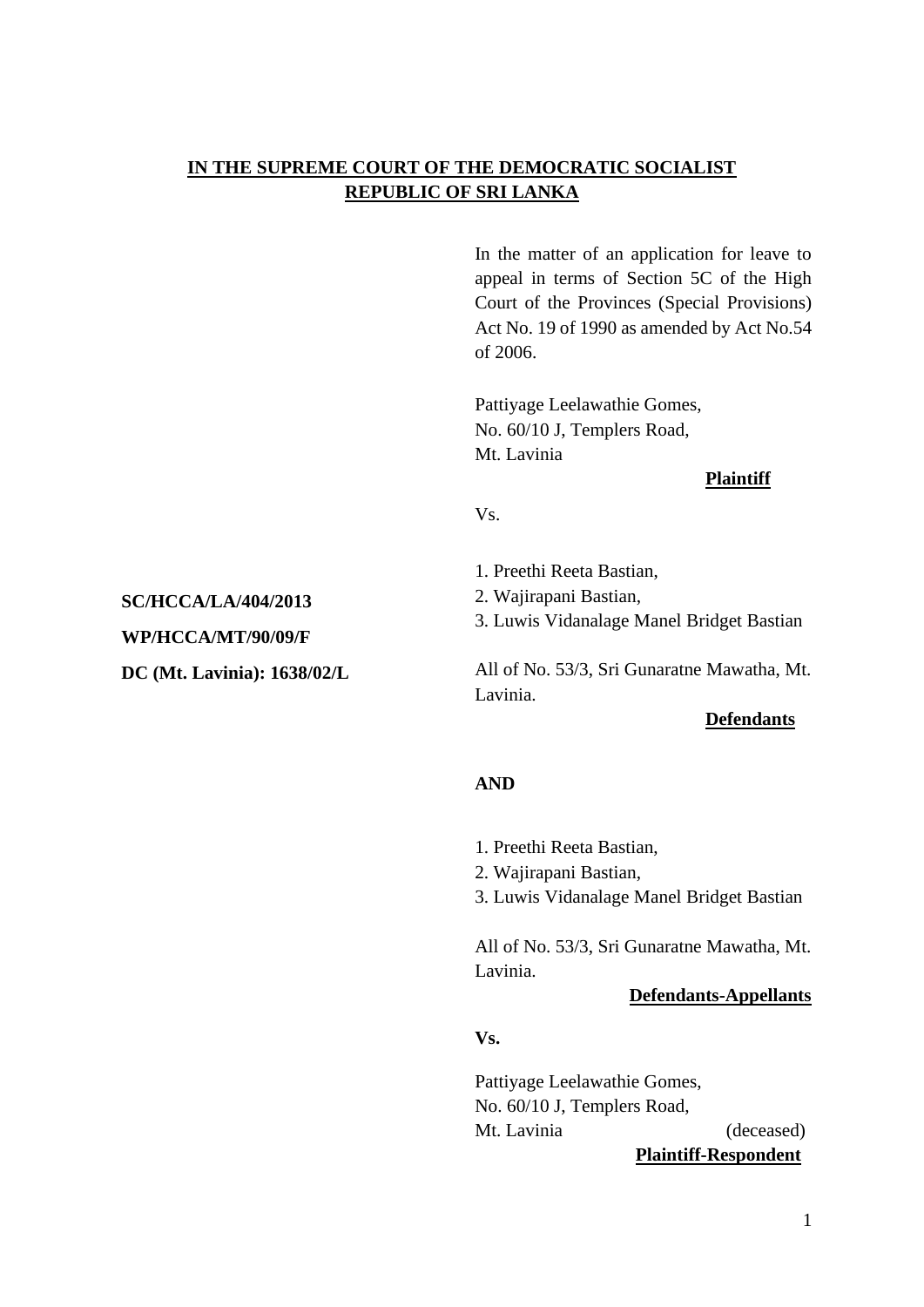#### **AND NOW BETWEEN**

- 1. Preethi Reeta Bastian,
- 2. Wajirapani Bastian,

All of No. 53/3, Sri Gunaratne Mawatha, Mt. Lavinia.

#### **Defendants-Appellants-Petitioners**

**Vs.**

- 1. Sriya Sepalika Suludagoda,
- 2. Lal Kumara Suludagoda,
- 3. Neetha Kamini Suludagoda,
- 4. Geetha Chandani Suludagoda,

All of No. 60/10 J, Templers Road, Mt. Lavania

# **SUBSTITUTED Plaintiffs-Respondents-Respondents**

| Before:  | Priyantha Jayawardena, PC, J.                                                      |
|----------|------------------------------------------------------------------------------------|
|          | Murdu N.B. Fernando, PC, J.                                                        |
|          | Yasantha Kodagoda, PC, J.                                                          |
| Counsel: | Venura Cooray for the Defendants-Appellants-Petitioners                            |
|          | J.A.J Udawatta for the $1st$ , $3rd$ and $4th$ substituted Plaintiffs-Respondents- |

- 
- Argued on:  $20<sup>th</sup>$  July, 2020
- Decided on: 24<sup>th</sup> September, 2020

Respondents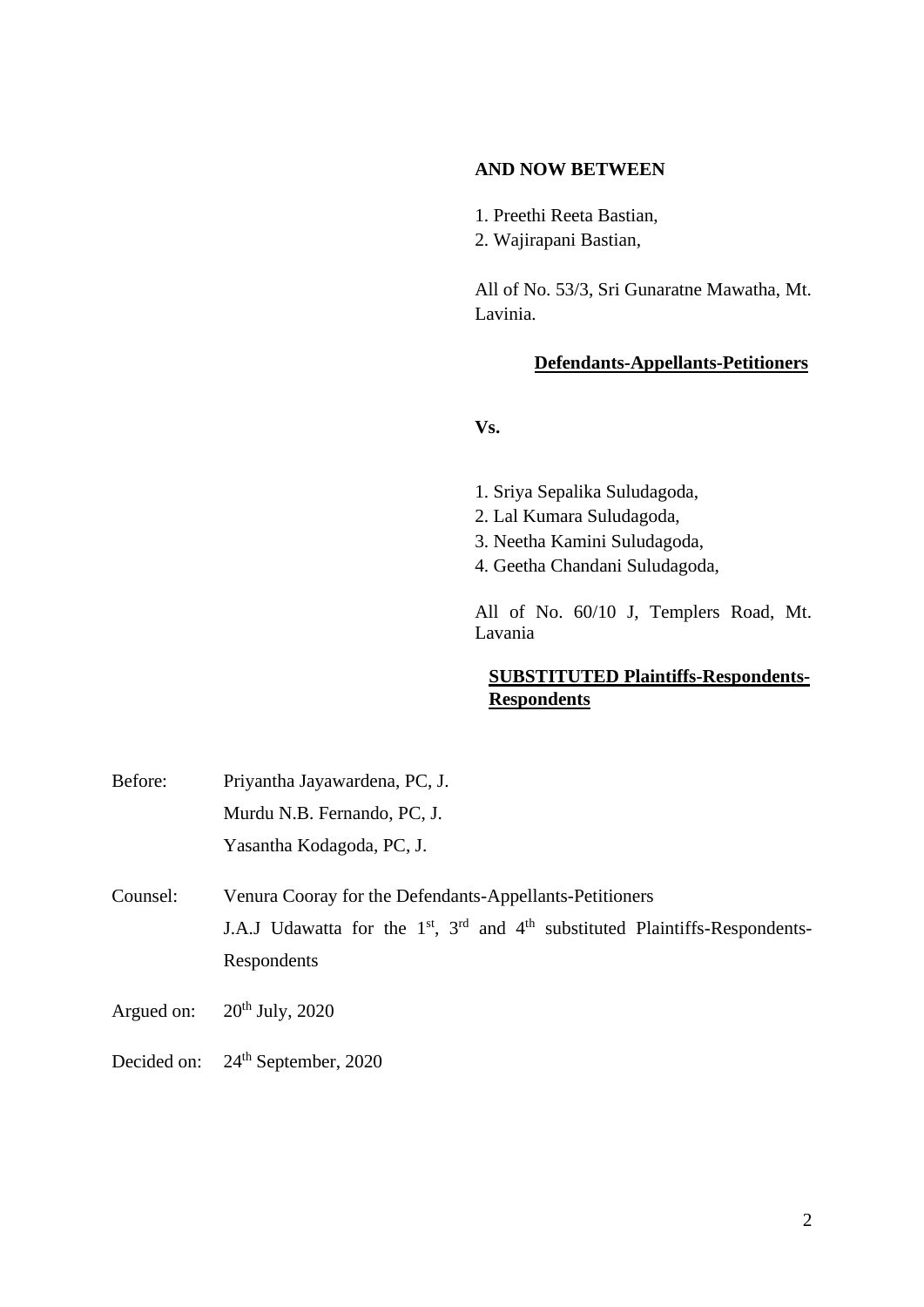#### **Priyantha Jayawardena, PC, J**

This is an application filed to have the judgment of the Provincial High Court of the Western Province exercising civil appellate jurisdiction (hereinafter referred to as the "Civil Appellate High Court") affirming the judgment of the District Court of Mount Lavinia (hereinafter referred to as the "District Court") set aside.

#### **Facts of the case**

The substituted Plaintiffs-Respondents-Respondents (hereinafter referred to as "the Plaintiffs") had instituted action in the District Court praying *inter alia* for a declaration of title and the ejectment of the Defendants-Appellants-Petitioners (hereinafter referred to as "the Defendants") from the land and premises referred to in the schedule to the plaint. At the conclusion of the trial, the learned judge of the District Court had delivered a judgment in favour of the Plaintiffs and granted the reliefs as prayed for in the plaint.

Being aggrieved by the aforesaid judgment, the Defendants had preferred an appeal to the Civil Appellate High Court. Upon hearing both parties, the Civil Appellate High Court had delivered its judgment on 28th August, 2013 dismissing the said appeal and affirmed the judgment of the District Court.

Being aggrieved by the aforesaid judgment of the Civil Appellate High Court, the Defendants had preferred an application for leave to appeal to this Court on  $10<sup>th</sup>$  October, 2013.

#### **Preliminary Objection of the Plaintiffs**

When this application was taken up for support, a preliminary objection was raised by the learned Counsel for the Plaintiffs on the maintainability of the instant application on the basis that it had been filed outside the "six weeks" stipulated in Rule 7 of the Supreme Court Rules of 1990 (hereinafter referred to as "the Supreme Court Rules").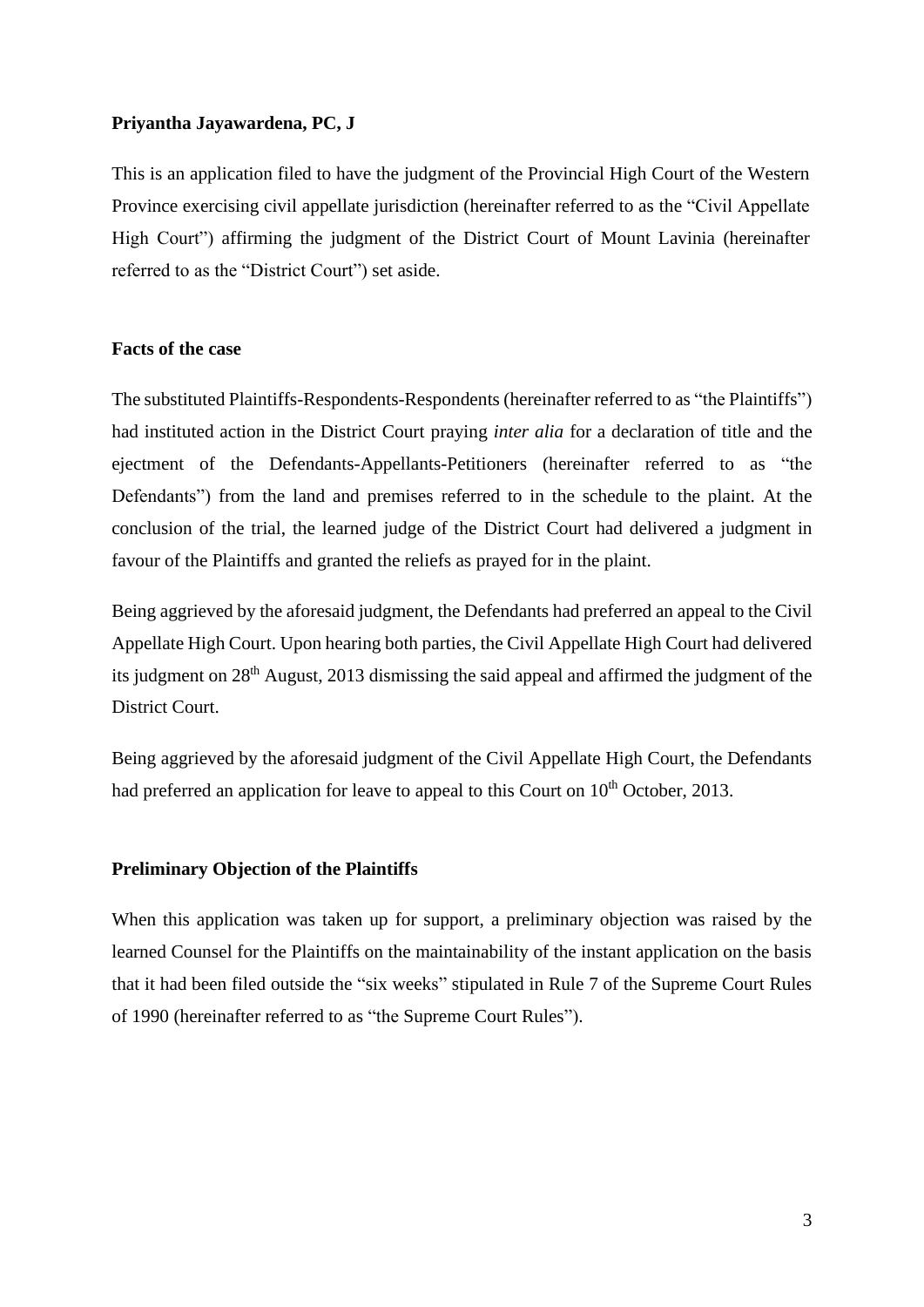# **The time limit for applications seeking leave to appeal from the Civil Appellate High Court**

It is common ground that the judgment of the Civil Appellate High Court had been delivered on  $28<sup>th</sup>$  August, 2013 and the instant application was filed on  $10<sup>th</sup>$  October, 2013. Thus, the issue in this application is to consider whether the appeal has been filed out of time.

Part I of the Supreme Court Rules refers to three types of appeals: 'Part 1A' stipulates the procedure applicable to applications seeking 'special leave to appeal' from the Court of Appeal, 'Part 1B' stipulates the procedure applicable to applications seeking 'leave to appeal', and 'Part 1C' stipulates the procedure applicable to all other types of appeals to the Supreme Court.

Rule 7 in 'Part 1A' of the Supreme Court Rules states:

*"Every such application shall be made within six weeks of the order, judgment, decree or sentence of the Court of Appeal in respect of which special leave to appeal is sought."* [Emphasis Added]

Thus, an application seeking 'special leave to appeal' should be made within six weeks of the impugned order, judgment, decree or sentence of the Court of Appeal.

However, the instant application is an application seeking 'leave to appeal' from a judgment of the Civil Appellate High Court. Thus, it comes under 'Part 1C' of the Supreme Court Rules which stipulates the procedure for 'Other Appeals.'

The aforementioned position was held in *L. A. Sudath Rohana and another v. Mohamed Cassim Mohemmed Zeena,* SC/HCCA/LA/111/2010, SC Minutes dated 14.07.2010, wherein the court held:

*"Part I of the Supreme Court Rules, 1990 refers to three types of appeals which are dealt with by the Supreme Court, viz., special leave to appeal, leave to appeal and other appeals. Whilst applications for special leave to appeal are from the judgments of the Court of Appeal, the leave to appeal applications referred to in the Supreme Court Rules are instances, where the Court of Appeal had granted leave to appeal to the Supreme Court from any final order, judgment, decree or sentence of the Court of Appeal, where the Court had decided that it involves a substantial question of law. The other appeals referred to in Section C of Part I of the Supreme Court Rules are described in Rule 28(1).*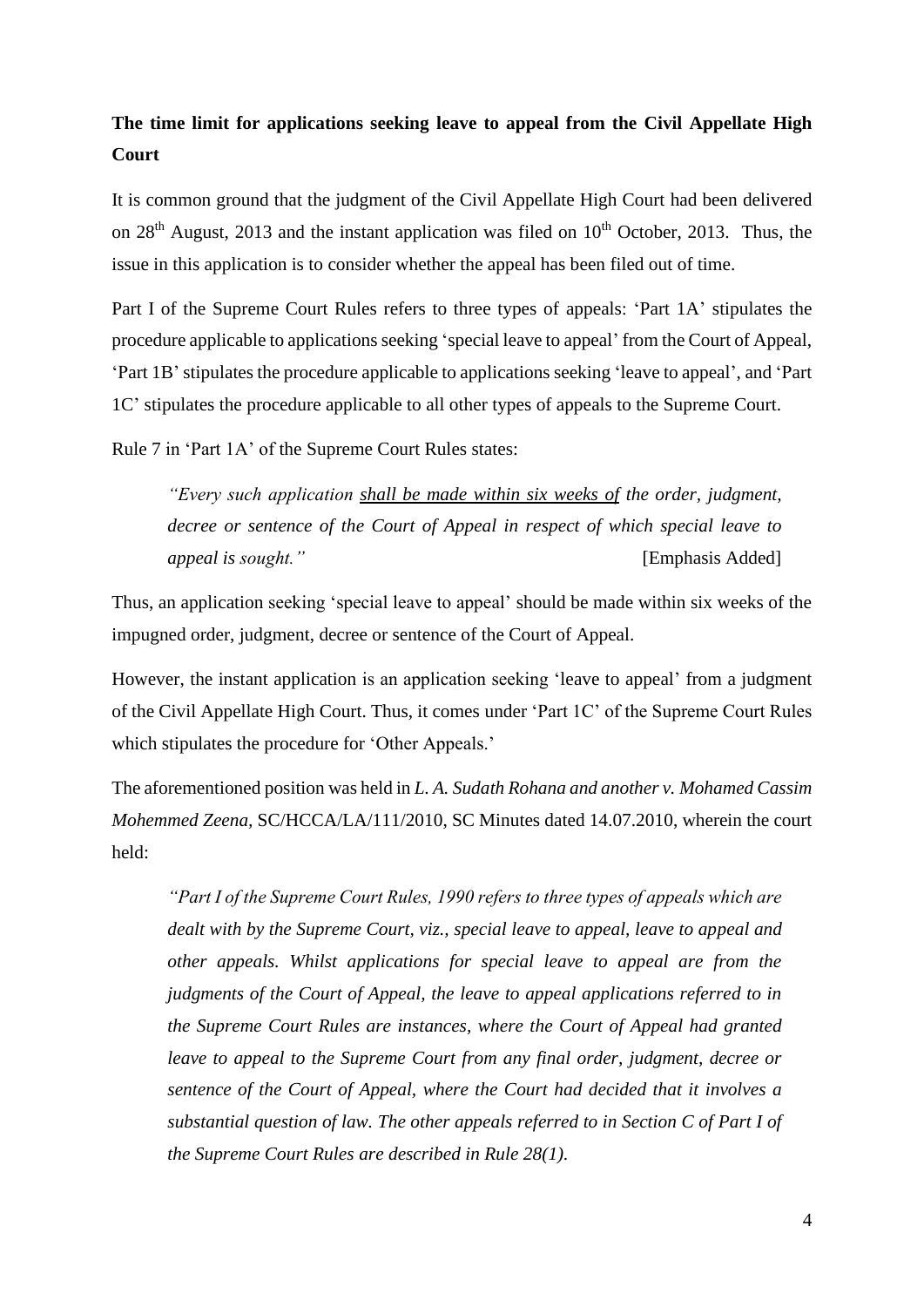*The High Court of the Provinces (Special Provisions) Act No.19 of 1990 and High Court of the Provinces (Special Provisions) Amendment Act No.54 of 2006 do not contain any provisions contrary to Rule 28(1) of the Supreme Court Rules, 1990 thus enabling the fact that Section C of Part I of the Supreme Court Rules, which deals with other appeals to the Supreme Court, should apply to the appeals from the High Courts of the Provinces.*" 
[Emphasis added]

Rule 28(1) in Part 1C of the Supreme Court Rules states:

*"Save as otherwise specifically provided by or under any law passed by Parliament, the provisions of this rule shall apply to all other appeals to the Supreme Court from an order, judgment, decree or sentence of the Court of Appeal or any other court or tribunal."*

In view of the fact that Rule 28(1) does not stipulate a time limit, it is necessary to consider whether the six-week time limit stipulated in Rule 7 is applicable to the instant application falling under the category of 'Other Appeals.'

In this regard, in *George Stuart and Co. Ltd. v. Lankem Tea and Rubber Plantations (Pvt.) Ltd*. (2004) 1 SLR 246 at page 252, this court held:

*"Where no provision is made in the relevant Act specifying the time frame in which an application for leave to appeal be made to the Supreme Court, and simultaneously when there are Rules providing for such situations, the appropriate procedure would be to follow the current Rules which govern the leave to appeal application to the Supreme Court. Consequently, such an application would have to be filed within 42 days from the date of the Award."*

In *Priyanthi Chandrika Jinadasa v. Pathma Hemamali and 4 Others* (2011) 1 SLR 337 at page 344 cited the said case of *George Stuart and Co. Ltd. v. Lankem Tea and Rubber Plantations (Pvt.) Ltd*. (*supra*) with approval and held:

*"Accordingly, it is evident that an application for leave to appeal from the High Court (Civil Appeal) of the Provinces to the Supreme Court should be filed within 42 days from the date of the judgment."*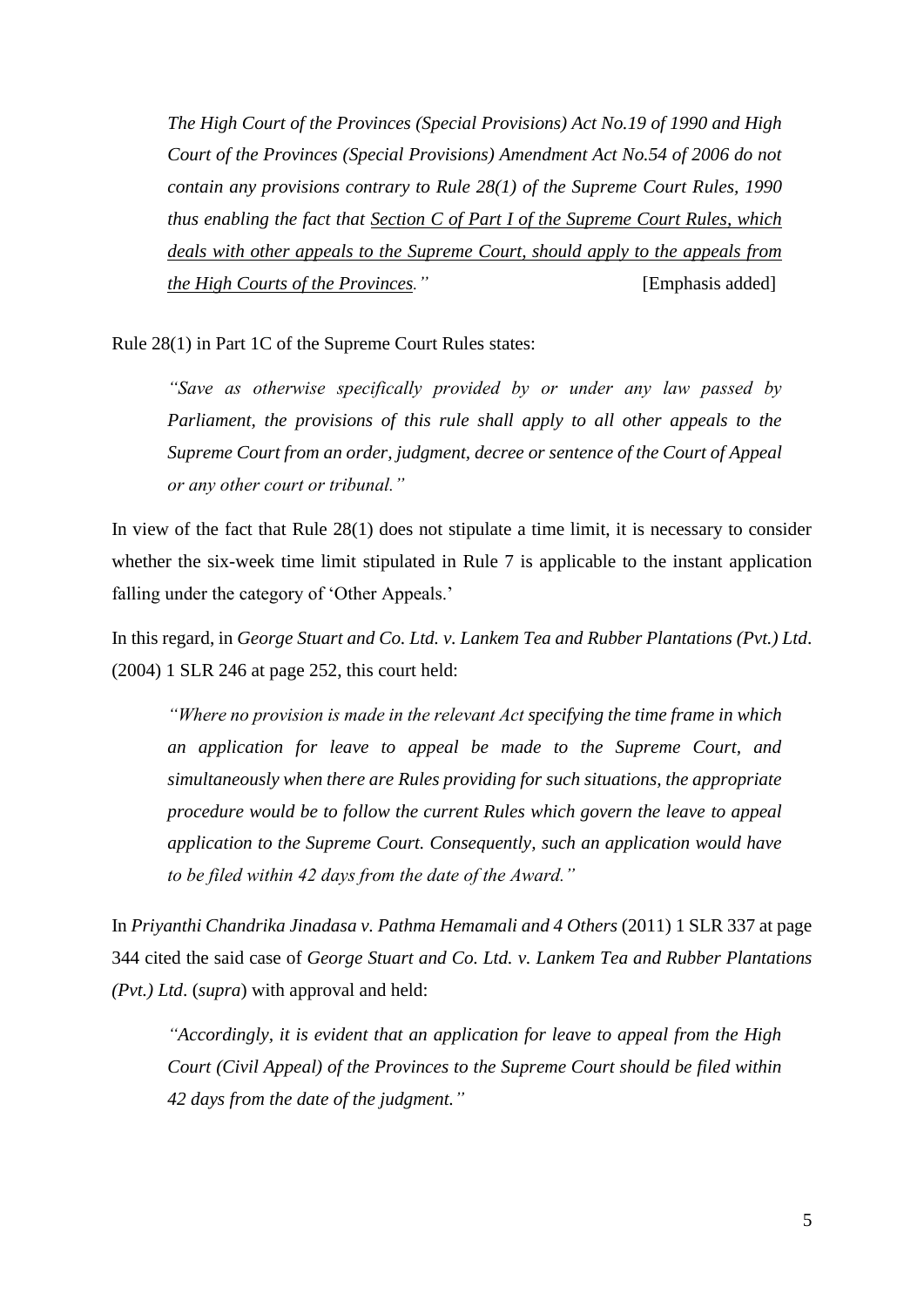Further, in *Mahaweli Authority of Sri Lanka v. United Agency Construction (Pvt) Ltd* (2002) 1 SLR 8 at page 12, it was held:

*"In my view, the clear inference is that the Supreme Court in making the rules did not consider it necessary to go beyond a maximum of forty-two days for making an application for special leave to the Supreme Court. In deciding on these periods within which such applications for leave to appeal should be made we must necessarily conclude that the Supreme Court fixed such periods as it was of the view that such periods were reasonable having regard to all relevant circumstances, and also that the Supreme Court acted reasonably in doing so."*

Accordingly, the time limit of six weeks stipulated in Rule 7 of the Supreme Court Rules is applicable not only to applications seeking 'special leave to appeal' from the Court of Appeal but also to applications seeking leave to appeal from the Civil Appellate High Court falling within Part 1C of the Supreme Court Rules.

Thus, an application for leave to appeal from the Civil Appellate High Court to the Supreme Court should be filed within six weeks from the date of the judgment.

#### **Computation of the six-week time limit**

A week is defined in Maxwell on '*The interpretation of Statutes'*, 12th Ed., at page 309, as follows:

"A "week" may according to context, be a calendar week beginning on Sunday and ending on Saturday or any period of seven days." [Emphasis added]

Further, Stroud's *Judicial Dictionary* Vol. III, 6th Ed. at page 2890, states:

"Though a "week" usually means any consecutive seven days, it will sometimes be interpreted to mean the ordinary notion of a week reckoning from Sunday to Sunday (*Bazalgette v. Lowe* 24 L.J. Ch. 368, 416). And, probably, a "week" usually means seven clear days…." The contract of the contract of the contract of the contract of the contract of the contract of the contract of the contract of the contract of the contract of the contract of the contract of the contra

As stated earlier, the language of Rule 7 stipulates that the application must be filed *"within six weeks of the order, judgment, decree or sentence*". The said phrase in Rule 7 has been examined in detail in the case of *Board of Investment v. Million Garments (Pvt) Ltd*, SC/HC/ LA/58/2012, SC Minutes 24.10.2014 which held: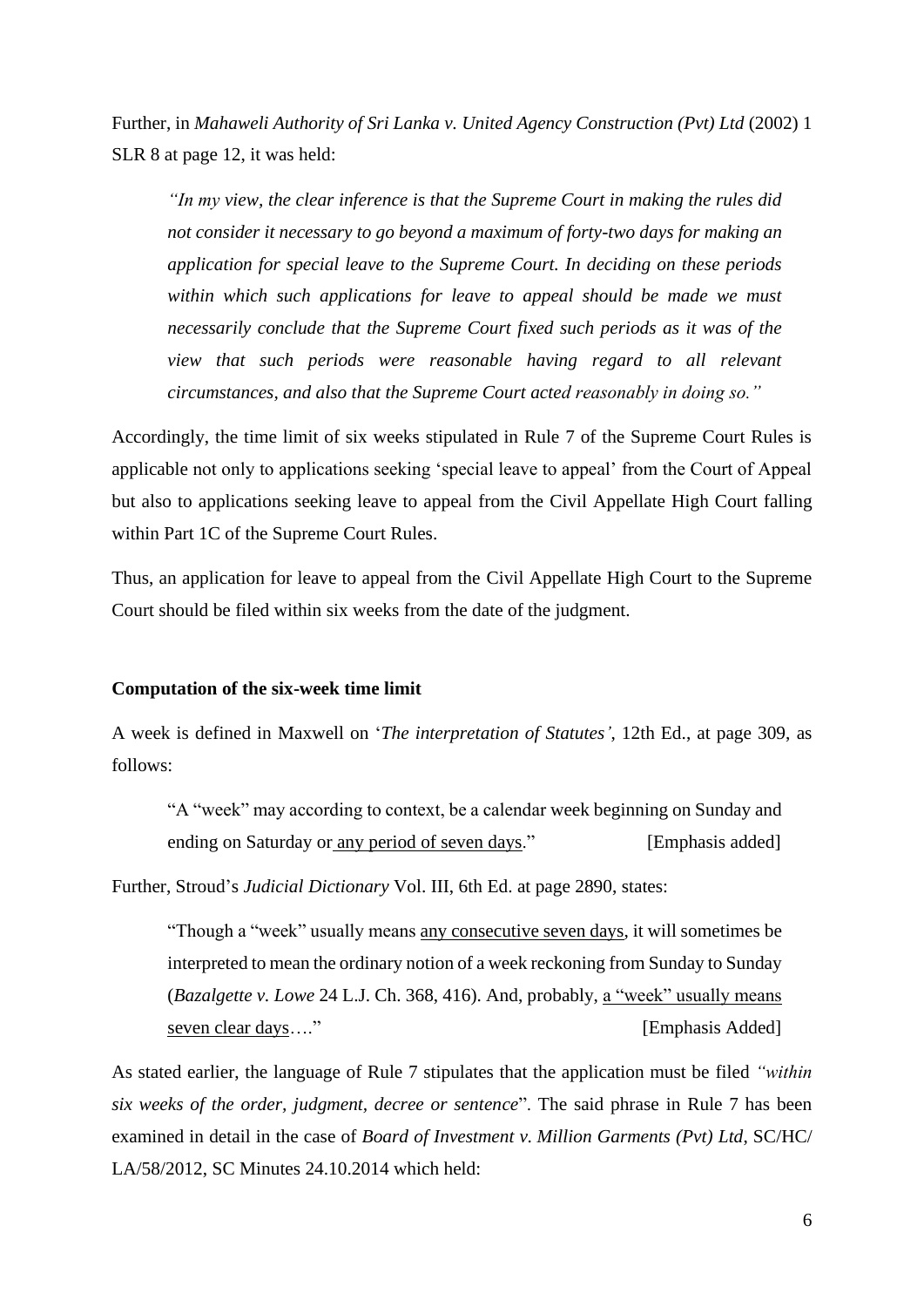"*the term "of" as used in the Rule 7 is synonymous with "from", and "six weeks of the order, judgement" etc., means the same as "six weeks from the order, judgment" etc.*" [Emphasis Added]

In interpreting the aforesaid word "*from",* Maxwell (*supra)* at page 309 states:

"Where a statutory period runs from a named date to another, or the statute prescribes some period of days or weeks or months or years within which some act has to be done, although the computation of the period must in every case depend on the intention of Parliament as gathered from the statute, generally the first day of the period will be excluded from the reckoning, and consequently the last day will be included" [Emphasis Added]

A similar view was expressed in *Sinna Lebbe Saliya Umma v. Shahul Hameed Mohammed Yaseen,* SC/Appeal/99/2014, SC Minutes 04.04.2018.

In view of the above, in computing the six-week time limit in Rule 7, the first date on which the judgment of the Civil Appellate High Court was delivered must be excluded from the calculation.

#### **Has the instant application been filed within the six-week time limit stipulated in Rule 7?**

As stated above, since the date on which the impugned judgment was delivered must be excluded in the computation of the six weeks, Wednesday, 28<sup>th</sup> August, 2013 shall be excluded.

Accordingly, the time has commenced to run from Thursday, 29<sup>th</sup> August, 2013. Thus, the sixth week has ended on Wednesday, 9<sup>th</sup> October, 2013.

In the circumstances, it is evident that the Defendants have failed to comply with the six-week time limit stipulated in Rule 7 as the application has been filed on Thursday,  $10<sup>th</sup>$  October, 2013.

#### **Is the non-compliance with the time limit fatal to the maintainability of the application?**

The learned Counsel for the Defendants contended, citing the case of *Nirmala de Mel v Seneviratne* (1982) 2 SLR 569*,* that even though the Supreme Court Rules may specify a time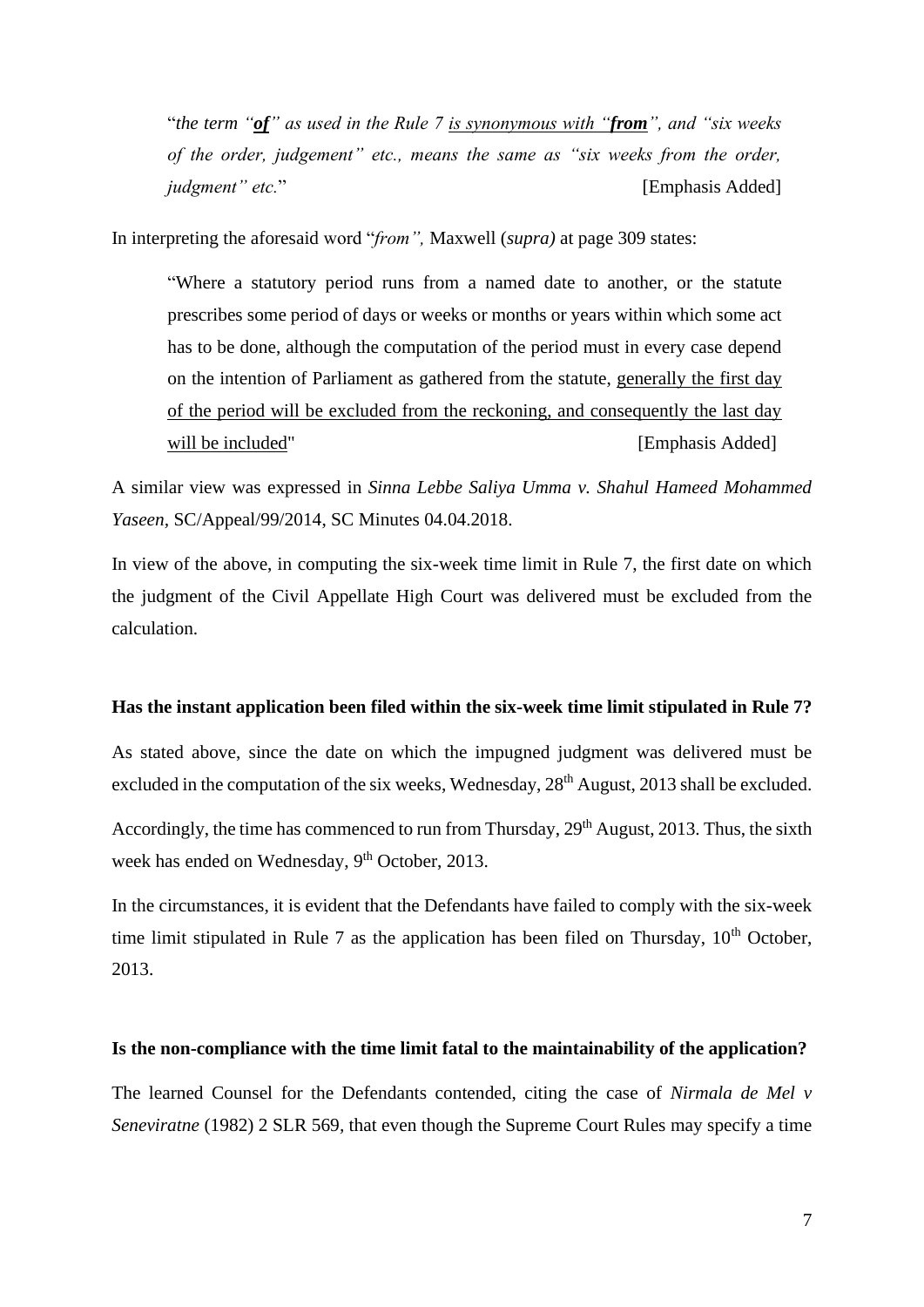limit in filing an application seeking leave to appeal, the court may exercise its discretion and waive off such time limit.

However, the said case of *Nirmala de Mel v. Seneviratne* (supra) which was decided well before the present Supreme Court Rules of 1990 were promulgated has no application to the instant application.

Further, the procedural rules in respect of time limits ensure uniformity and efficiency in the legal system. Further, it goes to the root of the jurisdiction of the court.

A similar view was expressed by Mark Fernando, J. in *The Ceylon Brewery Ltd. v. Jax Fernando, Proprietor, Maradana Wine Stores*, (2001) 1 SLR 270 at page 271 where it was held:

*"We are of the view that section 86(2) of the Civil Procedure Code is the provision which confers jurisdiction on the District Court to set aside a default decree. That jurisdiction depends on two conditions being satisfied. One condition is that the application should be made within 14 days of the service of the default decree on the defendant.*

*It is settled law that provisions which go to the jurisdiction must be strictly complied with."* [Emphasis Added]

Similarly, in *L.A. Sudath Rohana v. Mohamed Zeena and others* (*supra*) it was held:

*"Be that as it may, it is also of importance to bear in mind that the procedure laid down by way of Rules, made under and in terms of the provisions of the Constitution, cannot be easily disregarded. Such Rules have been made with purpose and that purpose is to ensure the smooth functioning of the legal machinery through the accepted procedural guidelines. In such circumstances, when there are mandatory Rules that should be followed and objections raised on non–compliance with such Rules such objections, cannot be taken as mere technical objections.*" [Emphasis added]

Further, in *Edward v. De Silva* (1945) 46 NLR 342 at page 344, it was held:

*"The legislature continued the jurisdiction, that is to say, the competency of the court as the court appointed to try and determine the case, beyond its ordinary limits, but it*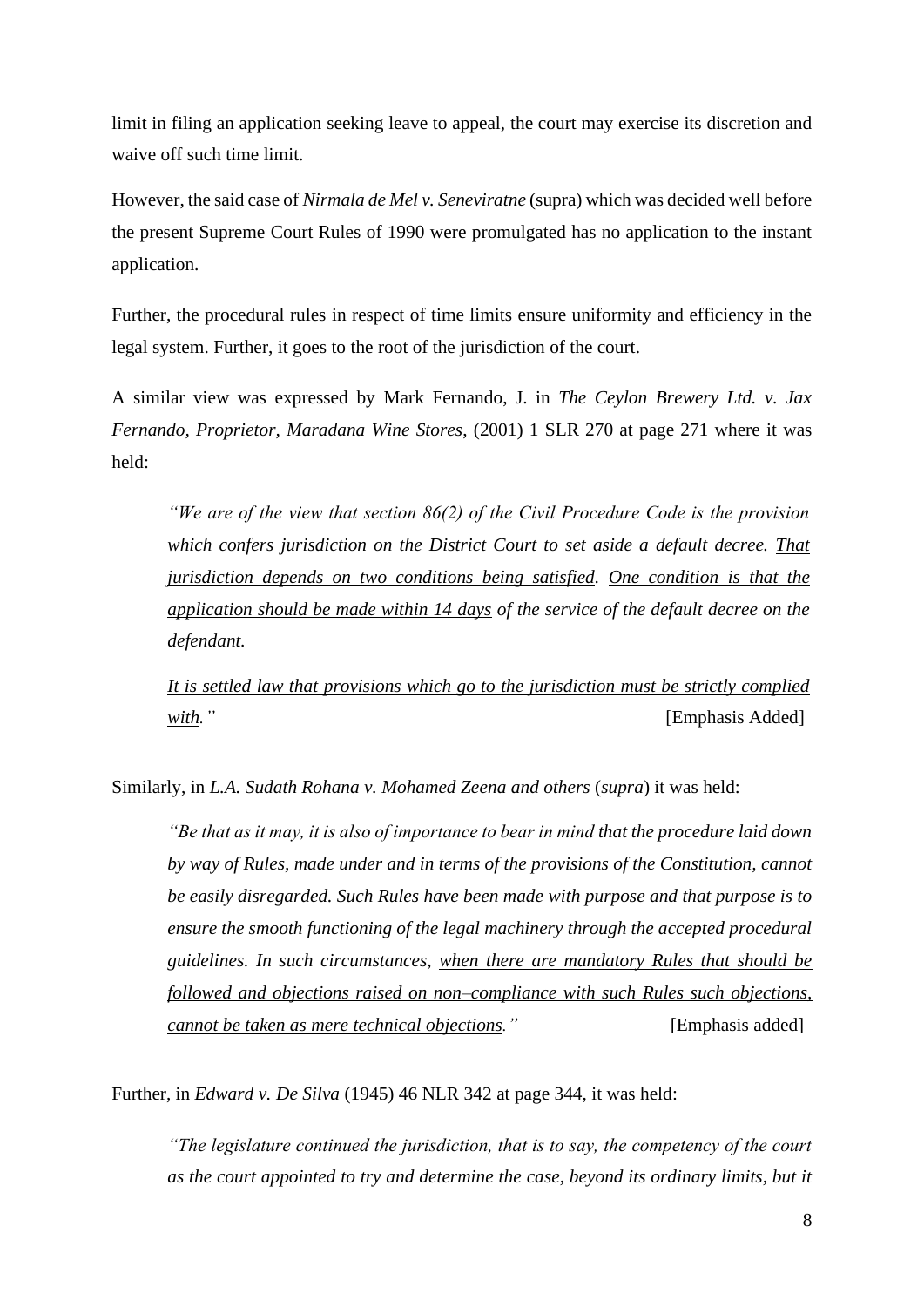*took care to see, as it almost invariably does, that its jurisdiction, in the sense of its power to act, and of its correct action are made dependent on the observance of rules and procedures. Some of those rules are so vital, being of the spirit of the law, of the very essence of judicial action, that a failure to comply with them would result in a failure of jurisdiction or power to act, and that would render anything done or any order made thereafter devoid of legal consequences. The failure to observe other rules, less fundamental, as pertaining to the letter of the law and to matters of form that would not prevent the acquisition of jurisdiction or power to act, but would involve the exercise of it in irregularity. Or it may happen that the court having acquired jurisdiction, thereafter acts irregularly or erroneously and thereby prejudice is caused to some party.*" [Emphasis added]

Thus, the time limits that have been stipulated by the Supreme Court Rules cannot be considered mere technicalities.

Further, the compliance with Rule 7 is mandatory and cannot be waived off. A similar position was held in *Priyanthi Chandrika Jinadasa v. Pathma Hemamali and 4 Others (supra)* at page 346:

*"The language used in Rule 7, clearly shows that the provisions laid down in the said Rule are mandatory and that an application for leave for this Court should be made within six weeks of the order, judgment, decree or sentence of the Court below of which leave is sought from the Supreme Court. In such circumstances it is apparent that it is imperative that the application should be filed within the specified period of six (6) weeks".*

In view of the above, it is imperative that an application seeking leave to appeal should be filed within a period of six weeks as specified in Rule 7 of the Supreme Court Rules.

#### **Conclusion**

For the aforementioned reasons, I hold that the Defendants had not complied with the mandatory Rule 7 of the Supreme Court Rules of 1990 and the instant application for leave to appeal has been filed out of time.